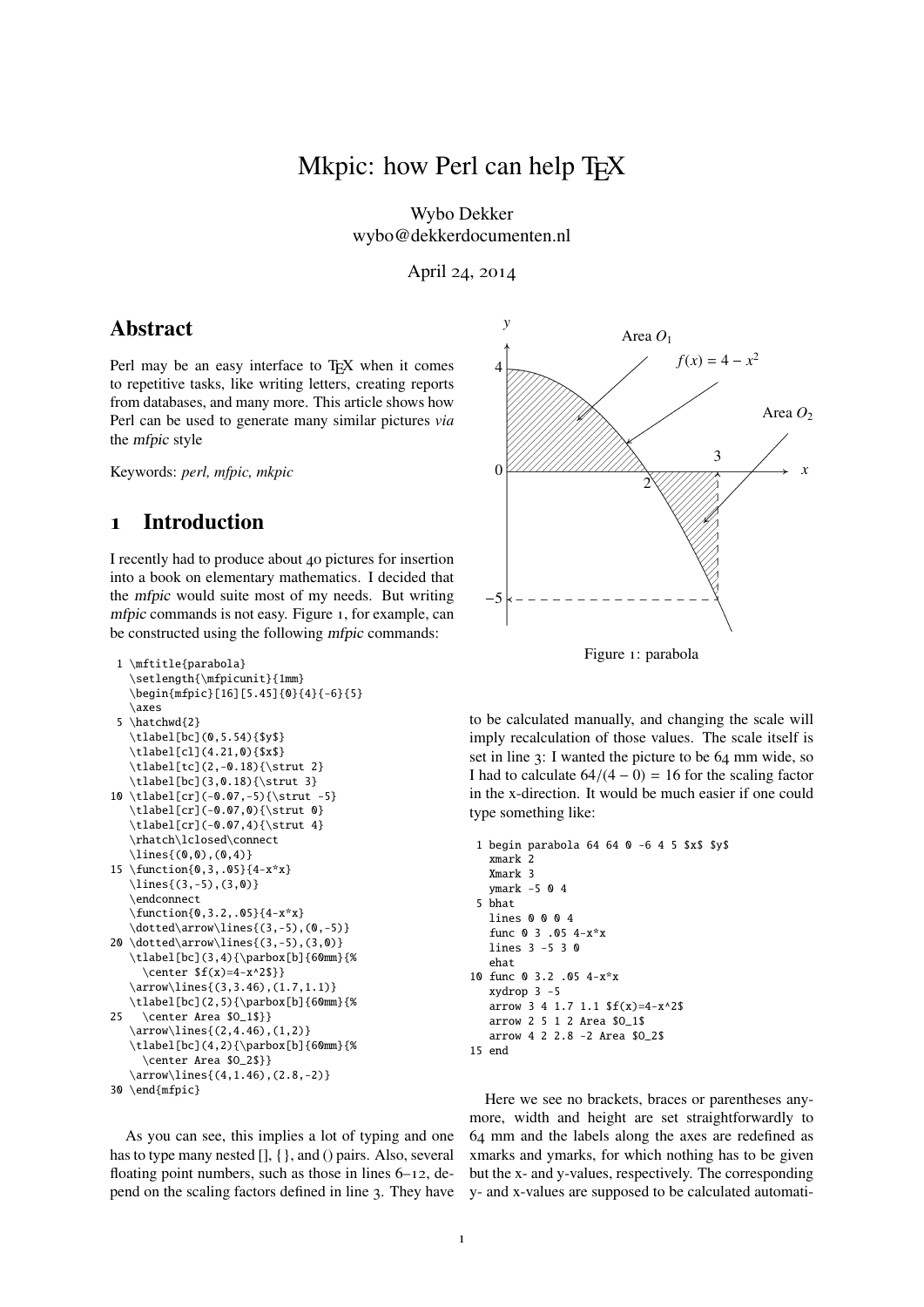cally.

Another construction that frequently occurs in my pictures is a label with an arrow starting from the center of its baseline, such as the one in lines  $21-23$  in the long listing. This is replaced in the short listing with line 12, where the starting position of the arrow is supposed to be calculated automatically. As a result, if I want to move the label, the arrow is moved with it automatically.

All this is possible by using a Perl interface that converts the short command file into an mfpic source file.

# 2 The Perl interface

In the Perl script mkpic, the available commands are all defined in the subroutine parse\_input. My initial version defined only a few commands, and while using the script, new commands were inserted when they were needed. It's easy to insert your own new commands here, just look at what's already there and create new commands by analogy. The \_\_DATA\_\_ section of the script contains the picture needed for this documentation (and some more).

The first was the begin command, of course, which has also the most complex definition, as it defines many scale-dependent variables and T<sub>E</sub>X commands that might be useful for any command defined later.

#### 2.1 How to use mkpic

First of all, read the manpage of the Perl-script, generated from the script using pod2latex, which is shown in section 4.

The easiest way to use the script is to append your own commands to the \_\_DATA\_\_ section of the script, maybe after removing what's already there, and run it. This will produce a file mkpic.sty, which provides  $LATEX$ -commands named \Fig<name>, where <name> stands for every name you use in the begin command. Finally, you can use those \Fig<name> commands in a LAT<sub>E</sub>X document.

### 3 Some more examples

Here are a few more examples illustrating some features of the mkpic script:

The following commands will produce figure 2:

```
1 begin droparrows 64 64 0 3 12 8 $x$ $y$
  xmark $a$ 2 $x_1$ 4 $x_2$ 8 $b$ 10
  ydrop 2 4.414
  ydrop 4 5
5 ydrop 8 5.828
  ydrop 10 6.162
  label cc 4 4 f(x_1)$
  label cc 8 4 $f(x_2)$
  label cc 7 8 f(x) increases on [ a,b]10 label cc 7 7.5 x_1 < x_2 \Rightightarrow f(x_1) < F(x_2)$
  func 1 11 .1 x**(.5)+3
  end
```


Figure 2: droparrows

These commands illustrate how valid mfpic commands can be interspersed between mkpic commands (see figure 3:

```
1 begin asymptotes 64 64 0 0 10 10 $x$ $y$
   curve 1 1 2 3 4 5.7 7 8.1 9 9
   \shift{(-.05,.05)}
   point 2 3 4 5.7 7 8.1
 5 \shift{(-.05,.05)}
   func 1.4 2.6 .1 1.65*x-.3
   func 3.2 4.8 .1 1.025*x+1.6
   func 6.1 7.9 .1 .62*x+3.76
   label cl 9.5 9 $f(x)$
10 label tl 5 5 f^{\prime} prime(x)>0$
   label tl 5 4 f^{\prime}(x) decreasing
   end
```


Figure 3: asymptotes

Figure 4 is produced by: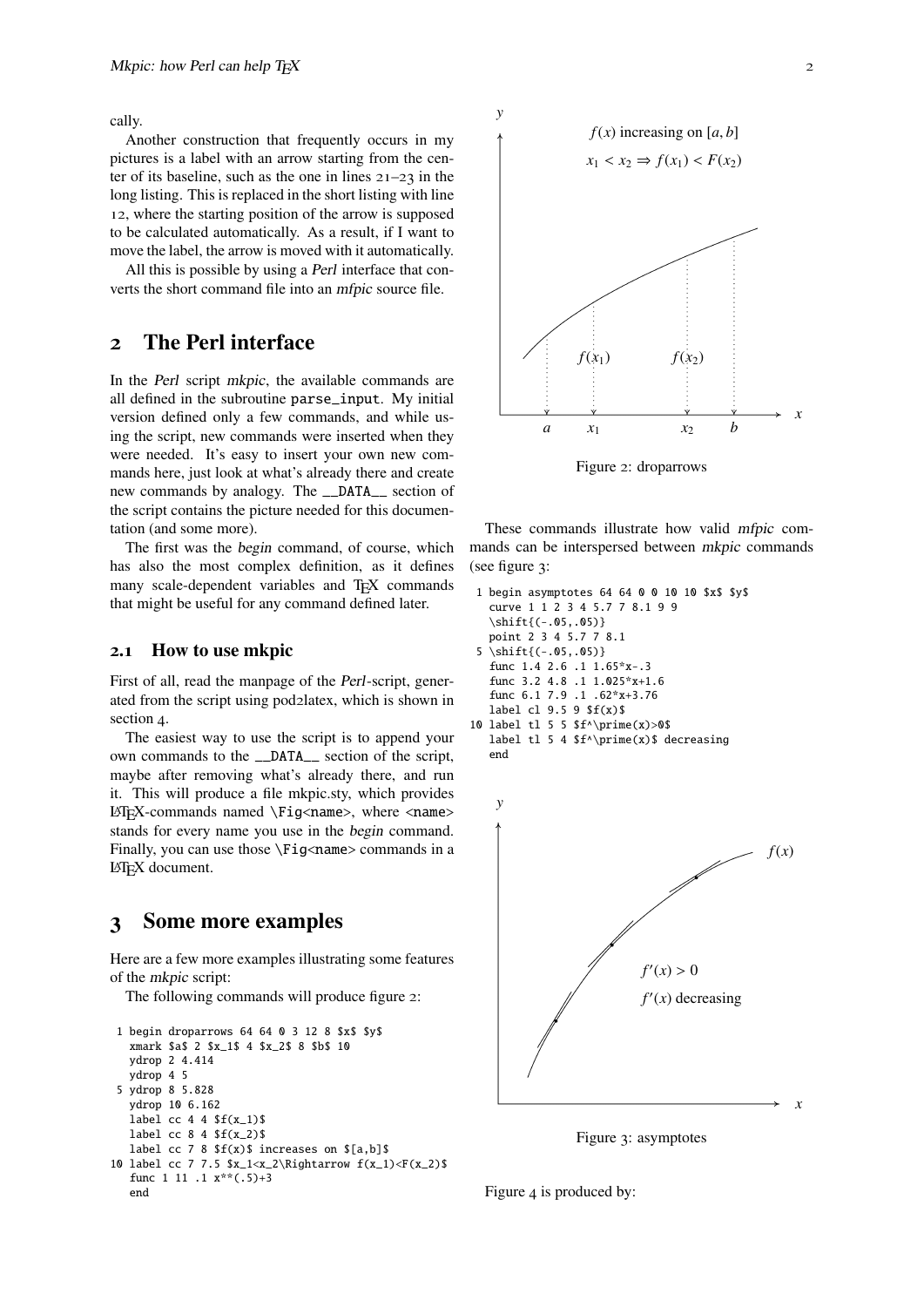```
1 begin inflections 64 64 -.85 -1.5 1.5 5 $x$ $y$
  func -.6 1.5 .05 6*(x**4)-8*(x**3)+1lines -.2 1 .2 1
  label cr -.25 1 horizontal
 5 arrow .5 2 0 1 inflection point
  arrow .8 1 .65 0 inflection point
  arrow 1 5 1.5 4.375 f(x)=6x^4-8x^3+1$
  Xmark 1
  ymark \raisebox{-3.5mm}{0} 0 -1
10 xydrop 1 -1
  end
```


Figure 4: inflections





Figure 5: paraboloid

And here is an elaborate quasi 3D picture. It shows how comments can be inserted. Standard axes are suppressed because they need special treatment (see figure  $\zeta$ :

```
1 begin paraboloid 64 64 -4 -4 4 4 - -
   \dashed
   lines -4 0 0 0 0 0 0 -4 4 neg z and neg y
   \dashed
 5 lines 0 0 3 1.73 # neg x
   \arrow
   lines \, 0 \, 0 \, 0 \, 4 # pos y
   \arrow[5]
   lines \, 0 \, 0 \, 4 \, 0 # pos \, z10 \arrow[5]
  lines 0 \t 0 \t -3 \t -1.73 # pos x
   \dotted
  lines -1 4 -1 0 -4 -1.73 # intersections y=-1 plane
   \dotted
15 lines -1 -.577 -4 -.577 # intersection x=2 plane with xy-plane
  % extra helplines
   \dotted
   lines -2 .423 -2 -.577 0 0 0 1 -2 .423
  Ymark 3
20 % end of extras
   \dotted
   lines 0 3 -1 3 -4 1.27
   \dashed\sclosed
   curve -3 2.42 -1.5 2.711 -1 2.42 -2.5 2.134
25 label bc 0 \yhi $z$
  label cl \xhi 0 $y$
   label tr -3.1 -1.8 $x$
   label cl -.85 -.577 2
```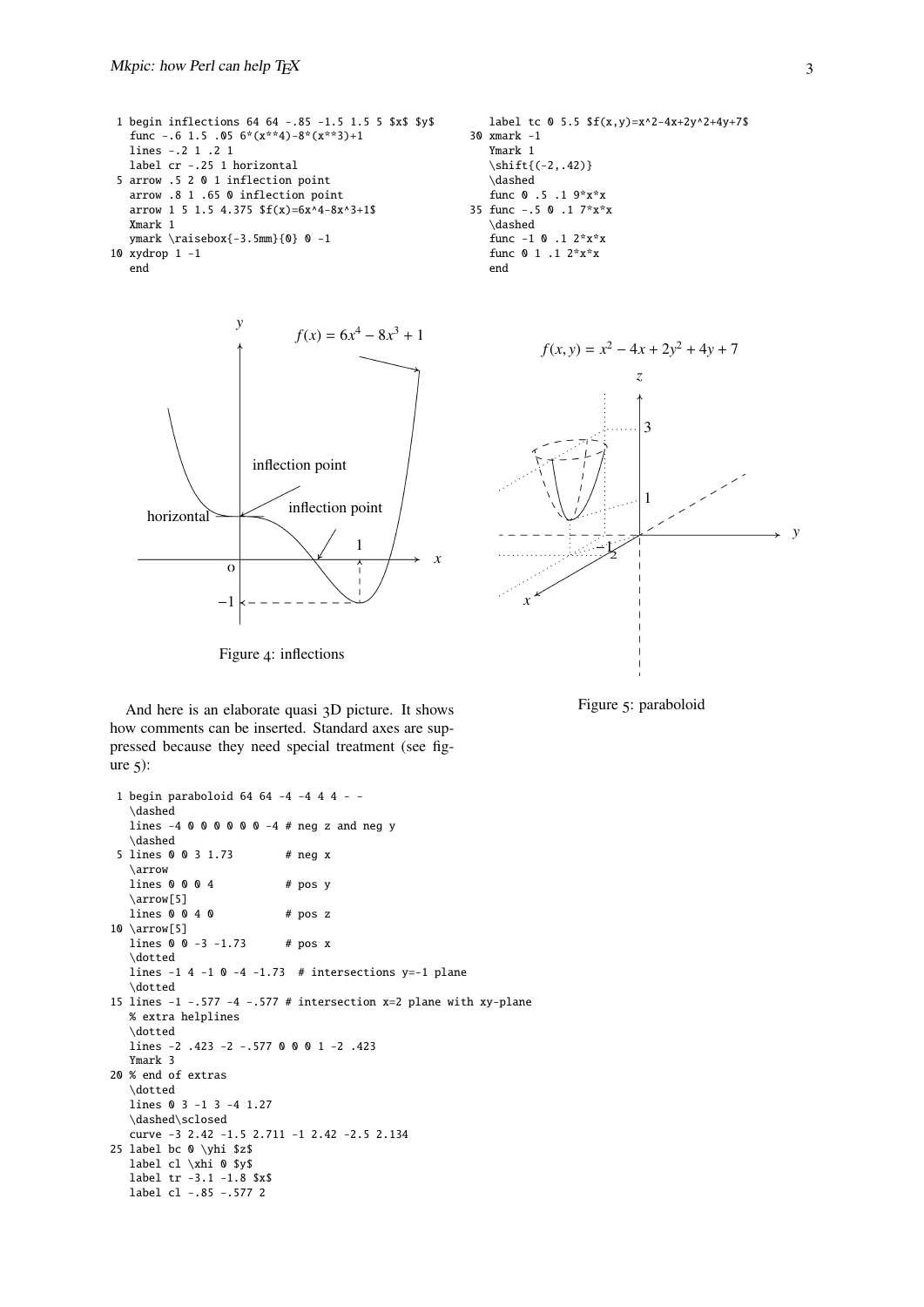# 4 The mkpic manpage

### mkpic - interface for making pictures with mfpic

### Synopsis

```
mkpic [options] [picfile]
 options:
      --clean remove all but input file and die
      --pdfsample create pdf file with sample images
      --font=<font command> set default font for labels
      --[no]box produce framed boxes
      --version report version number and die
      --help display help info and die
      --[no]debug display debugging information
      --log=<logfile> file for warning messages
 commands:
   begin name xl yl xmin ymin xmax ymax xlabel ylabel
   end
   stop
   <var>=<value>
   # comment
   arccst xcenter ycenter xstart ystart theta
   arcset xstart ystart xend yend theta
   arccrtt xcenter ycenter radius theta1 theta2
   arc3 x1 y1 x2 y2 x3 y3
   xmark [label1] x1 [label2] x2 ...
   Xmark [label1] x1 [label2] x2 ...
   ymark [label1] y1 [label2] y2 ...
   Ymark [label1] y1 [label2] y2 ...
   xdrop x y
   ydrop x y
   xydrop x y
   arrow x1 y1 x2 y2 label
   label YX x y label
   xlabels YX x y dx label ...
   ylabels YX x y dy label ...
   point x1 y1 x2 y2 ...
   dpoint x1 y1 dx1 dy1 ...
   lines x1 y1 x2 y2 ...
   dlines x1 y1 x2 y2 ...<br>dlines x1 y1 dx1 dy1 ...curve x1 y1 x2 y2 ...
   curve x_1 y_1 x_2 y_2 \ldots<br>dcurve x_1 y_1 dx_1 dy_1 \ldotsrect x1 y1 x2 y2
   drect x y dx dy
   dcrect x y dx dy
   crect x1 y1 x2 y2
   arect xc yc width height theta
   bar x xdev height
   func xmin xmax step expression-in-x
   grid dx dy xgap ygap
   hatch
   bhat
   ehat
```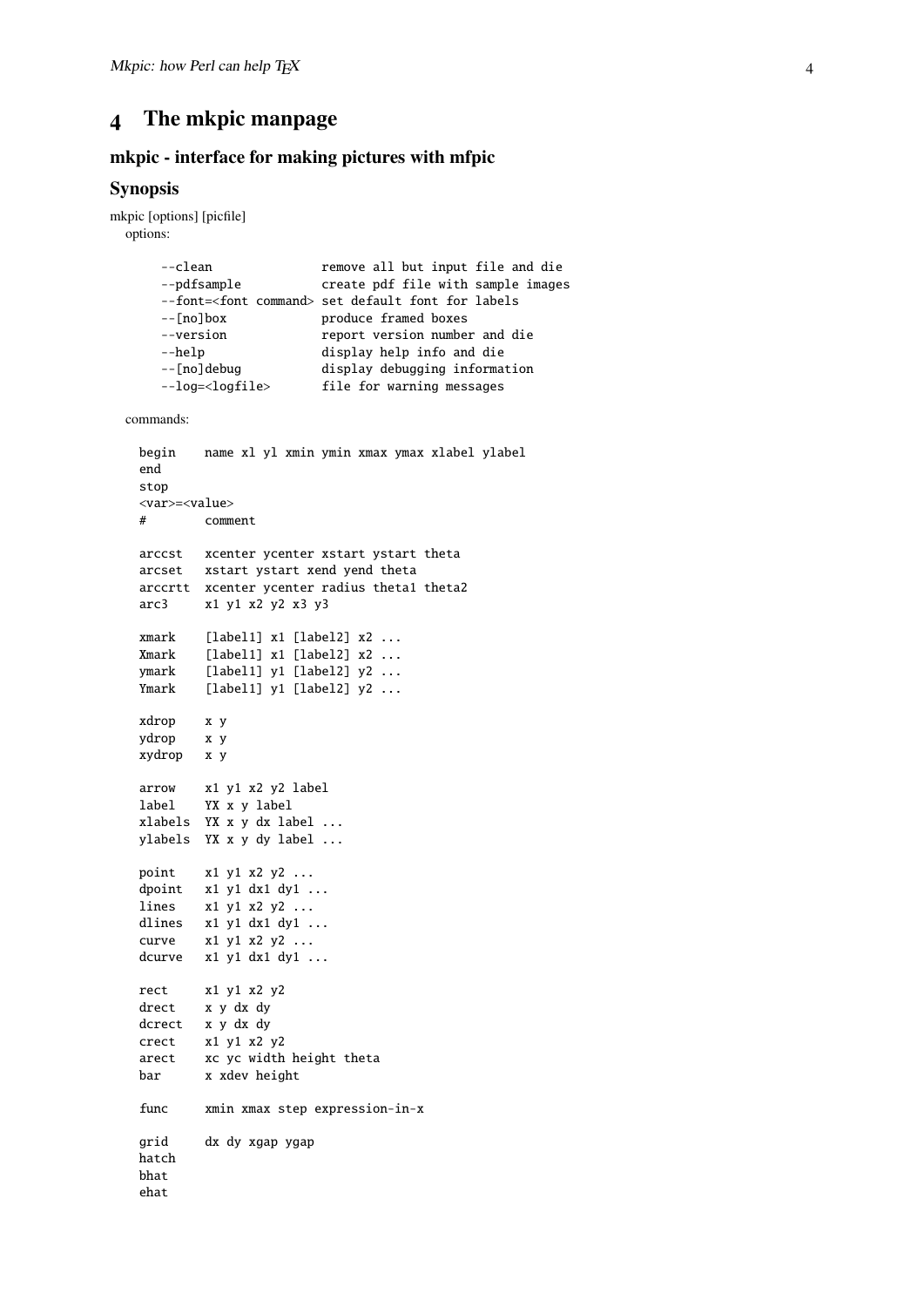#### **Description**

mkpic provides an easy interface for making small pictures with mfpic. To this end you create an input file has to be created consisting of commands, one per line, with space separated parameters (or you modify the \_\_DATA\_\_ section of the **mkpic** script, which is used if you run it without an input file). mkpic produces two files. Assuming an input file named *picfile* defaulting to *mkpic* these are:

*picfile.mac* a macro file which will contain TeX commands for every picture

*picfile.sty* a style file for latex, defining the same **TeX** commands for every picture.

With the **-pdfsample** option, two other files are produced:

*picfile.pdf* a PDF file containing all pictures. This lets you easily check the results of your designs.

*picfile.tex* the TeX source used for creating this PDF file.

In LaTeX, you have to include  $\usepackage\picfile\}$  and to include commands like  $\Fig\ncname>in your source$ , where name is the name you gave one of your pictures in an mkpic begin command.

In TeX and ConTeXt, you have to \input *picfile.mac* and to include commands like \Fig<name> in your source, where name is the name you gave one of your pictures in an mkpic begin command.

In TeX, you must use the \bye command (not \end to finish your TeX source

See the RUNNING section for how to run mkpic and TeX/LaTeX/ConTeXt.

### **COMMANDS**

The source is set up so that it is easy to add your own commands, Currently the following commands have been implemented:

begin end Every picture begins with the begin command and ends with the end command. The begin command defines a name for the picture and defines a tex command with that name, prefixed with 'Fig'. The resulting command is written to a *.mac* file. Thus the command

#### begin aa ...

starts writing \def\Figaa{... to the *.mac* file, and the picture can be reproduced in a TeX document by importing the *.mac* file and using the \Figaa command.

xl and yl are the lengths of the x- and y-axes. xlabel and ylabel are the label that are placed at the ends of those axes. Use a space to suppress labeling, or "-" to suppress drawing the axes at all.

- stop stops further reading of the input. Useful if you have many pictures, but want to see only the first few for testing purposes.
- var=value sets the variable var to value. This variable, or an expression containing it, can be used instead of any numerical parameter. Variable names may contain lower and uppercase letters, digits or underscores, with the restriction that they must start with a letter and may not end in an underscore.
- # denotes a comment
- xmark ymark Xmark Ymark These commands place one or more labels along the x- or y-axes, either below (xmark and ymark) of above (Xmark and Ymark) the axis.

For the [xXyY]mark commands a parameter containing any character other than [-.0-9] is interpreted as the label (this implies that you cannot use expressions here!) to be placed and its position is expected in the next parameter. If a parameter is just a number, it is placed at that x-position. If you want a number to be interpreted as a label, put it in braces: *{*1950*}*.

- arccst (Mnemonic: center start theta.) Draws an arc with its center in *xcenter,ycenter*, starting in *xstart,ystart* and with an arc length of *theta* degrees.
- arcset (Mnemonic: start end theta.) Draws an arc starting in *xstart,ystart*end ending in *xend,yend* and with an arc length of *theta* degrees.
- arccrtt (Mnemonic: center radius theta1 theta2.) Draws an arc with its center in *xcenter,ycenter*, a radius *radius* starting at *theta1* degrees  $\tilde{A}$ end ending at *theta2* degrees.
- arc<sub>3</sub> (Mnemonic: 3 points.) Draws an arc starting at  $(x_1, y_1)$ , through  $(x_2, y_2)$  and ending in  $(x_3, y_3)$ .
- xdrop ydrop xydrop These commands draw dotted arrows perpendicularly to the x-axis, the y-axis and both axes, respectively, ending on the axes with the arrow head.
- arrow draws an arrow from *(x*1*,y*1*)* to *(x*2*,y*2*)* labeled on its tail with *label*
- label draws a label at  $(x, y)$ . *YX* tells how it will be adjusted: for Y=t,b,c  $(x, y)$  will be, in the y-direction, on top, bottom or center of the label respectively, for  $X=1,r,c$  it will be, in the x-direction, left, right or center adjusted on  $(x,y)$ . Thus

label tl 0 0 Hello World!